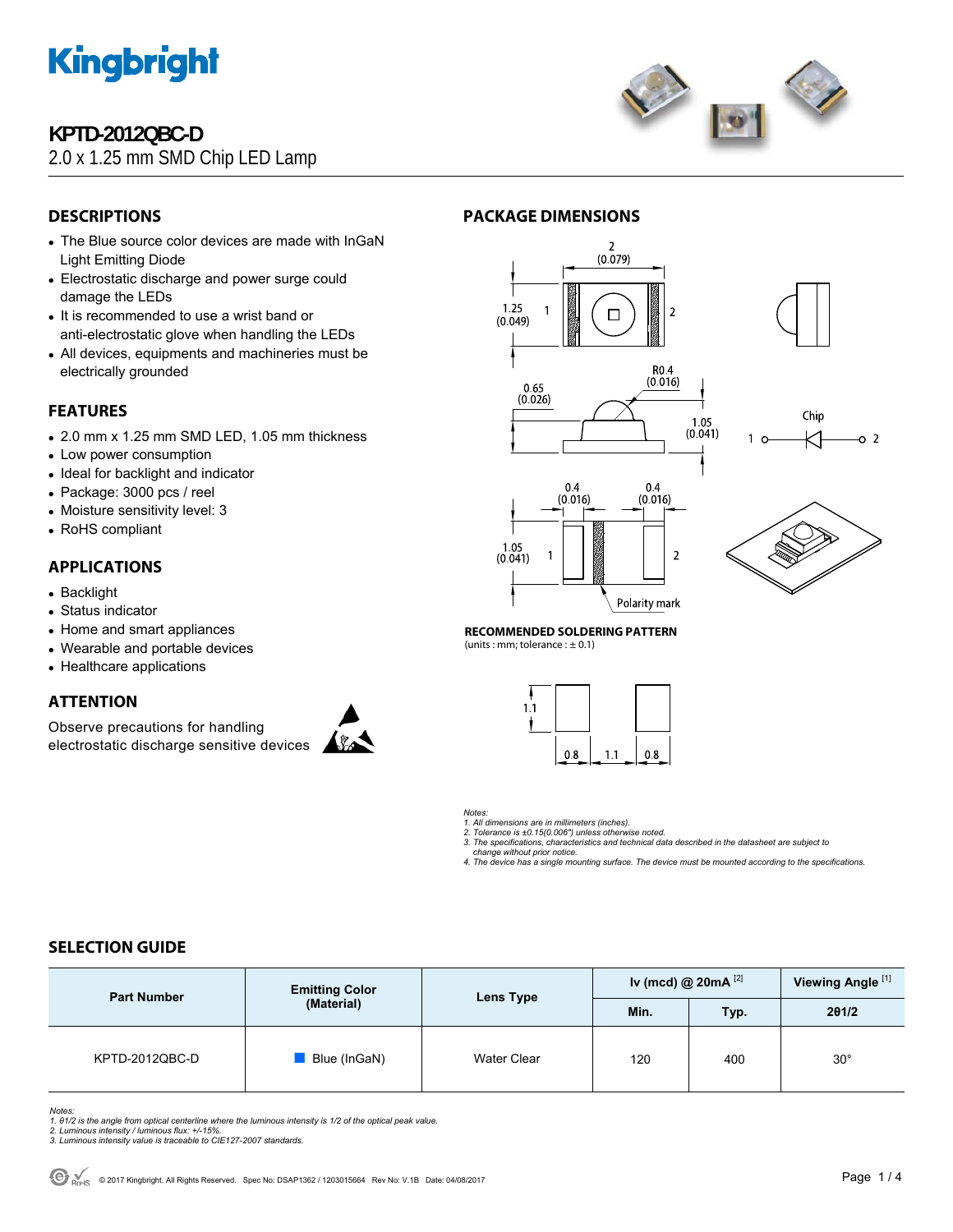# **Kingbright**

### **ELECTRICAL / OPTICAL CHARACTERISTICS at T<sub>A</sub>=25°C**

| <b>Parameter</b>                                                                                                          | Symbol                     |                       | Value                    |                          | <b>Unit</b>           |
|---------------------------------------------------------------------------------------------------------------------------|----------------------------|-----------------------|--------------------------|--------------------------|-----------------------|
|                                                                                                                           |                            | <b>Emitting Color</b> | Typ.                     | Max.                     |                       |
| Wavelength at Peak Emission $I_F$ = 20mA                                                                                  | $\lambda_{\rm peak}$       | <b>Blue</b>           | 460                      | $\overline{\phantom{a}}$ | nm                    |
| Dominant Wavelength $I_F = 20 \text{mA}$                                                                                  | $\lambda_{\text{dom}}$ [1] | <b>Blue</b>           | 465                      | $\overline{\phantom{a}}$ | nm                    |
| Spectral Bandwidth at 50% $\Phi$ REL MAX<br>$I_F = 20mA$                                                                  | Δλ                         | <b>Blue</b>           | 25                       | $\overline{\phantom{a}}$ | nm                    |
| Capacitance                                                                                                               | C                          | <b>Blue</b>           | 100                      | $\overline{\phantom{a}}$ | pF                    |
| Forward Voltage $I_F = 20mA$                                                                                              | $V_F$ <sup>[2]</sup>       | <b>Blue</b>           | 3.3                      | 4                        | $\vee$                |
| Reverse Current ( $V_R$ = 5V)                                                                                             | $I_R$                      | <b>Blue</b>           | $\overline{\phantom{a}}$ | 50                       | uA                    |
| Temperature Coefficient of $\lambda_{peak}$<br>$I_F = 20 \text{mA}, -10^{\circ} \text{C} \leq T \leq 85^{\circ} \text{C}$ | $TC_{\lambda peak}$        | <b>Blue</b>           | 0.04                     | $\overline{\phantom{a}}$ | $nm$ <sup>o</sup> $C$ |
| Temperature Coefficient of $\lambda_{\text{dom}}$<br>$I_F = 20mA$ , -10°C $\le T \le 85$ °C                               | TC <sub>Adam</sub>         | <b>Blue</b>           | 0.03                     | $\overline{\phantom{a}}$ | $nm$ /°C              |
| Temperature Coefficient of VF<br>$I_F = 20 \text{mA}, -10^{\circ} \text{C} \leq T \leq 85^{\circ} \text{C}$               | $TC_V$                     | <b>Blue</b>           | $-2.9$                   | $\overline{\phantom{a}}$ | $mV$ <sup>o</sup> $C$ |

*Notes:* 

1. The dominant wavelength (λd) above is the setup value of the sorting machine. (Tolerance λd : ±1nm. )<br>2. Forward voltage: ±0.1V.<br>3. Wavelength value is traceable to CIE127-2007 standards.<br>4. Excess driving current and

## **ABSOLUTE MAXIMUM RATINGS at T<sub>A</sub>=25°C**

| <b>Parameter</b>                             | Symbol                   | Value          | Unit          |
|----------------------------------------------|--------------------------|----------------|---------------|
| Power Dissipation                            | $P_D$                    | 80             | mW            |
| Reverse Voltage                              | $V_R$                    | 5              | V             |
| Junction Temperature                         | $T_{j}$                  | 115            | $^{\circ}C$   |
| <b>Operating Temperature</b>                 | $T_{op}$                 | $-40$ to $+85$ | $^{\circ}C$   |
| Storage Temperature                          | $T_{\text{stg}}$         | $-40$ to $+85$ | $^{\circ}C$   |
| DC Forward Current                           | IF.                      | 20             | mA            |
| Peak Forward Current                         | $I_{FM}$ <sup>[1]</sup>  | 100            | mA            |
| Electrostatic Discharge Threshold (HBM)      | $\overline{\phantom{a}}$ | 250            | $\vee$        |
| Thermal Resistance (Junction / Ambient)      | $R_{th}$ JA $^{[2]}$     | 530            | °C/W          |
| Thermal Resistance (Junction / Solder point) | $R_{th}$ JS $^{[2]}$     | 430            | $\degree$ C/W |

*Notes:* 

1. 1/10 Duty Cycle, 0.1ms Pulse Width.<br>2. R<sub>th Ju</sub> ,R<sub>h JS</sub> Results from mounting on PC board FR4 (pad size ≥ 16 mm² per pad).<br>3. Relative humidity levels maintained between 40% and 60% in production area are recommended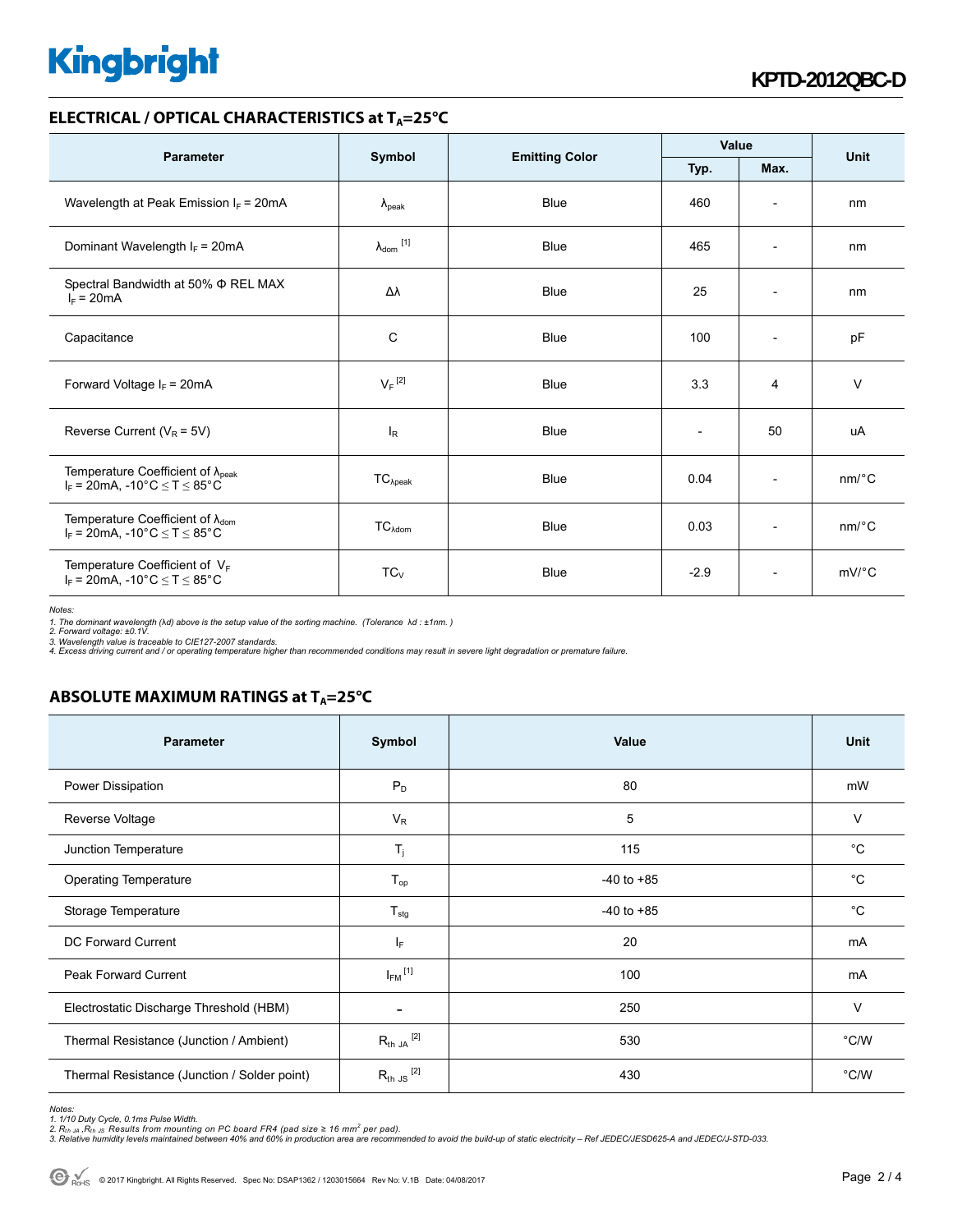# **Kingbright**

**RELATIVE INTENSITY vs. WAVELENGTH**

## **TECHNICAL DATA**

#### Blue 100%  $T_a = 25 °C$ Relative Intensity (a. u.) Relative Intensity (a. u.) 80% 60% 40% 20% 0% 350 400 450 500 550 600 650 700 750 800 Wavelength (nm)

#### **SPATIAL DISTRIBUTION**



#### **BLUE**



#### **Forward Current Derating Curve Luminous Intensity vs.**



### **Ambient Temperature**



#### **REFLOW SOLDERING PROFILE for LEAD-FREE SMD PROCESS**



#### **TAPE SPECIFICATIONS** (units : mm)



Luminous intensity normalised

#### **REEL DIMENSION** (units : mm)



*Notes:* 

- 
- 1. Don't cause stress to the LEDs while it is exposed to high temperature.<br>2. The maximum number of reflow soldering passes is 2 times.<br>3. Reflow soldering is recommended. Other soldering methods are not recommended as the  *cause damage to the product.*